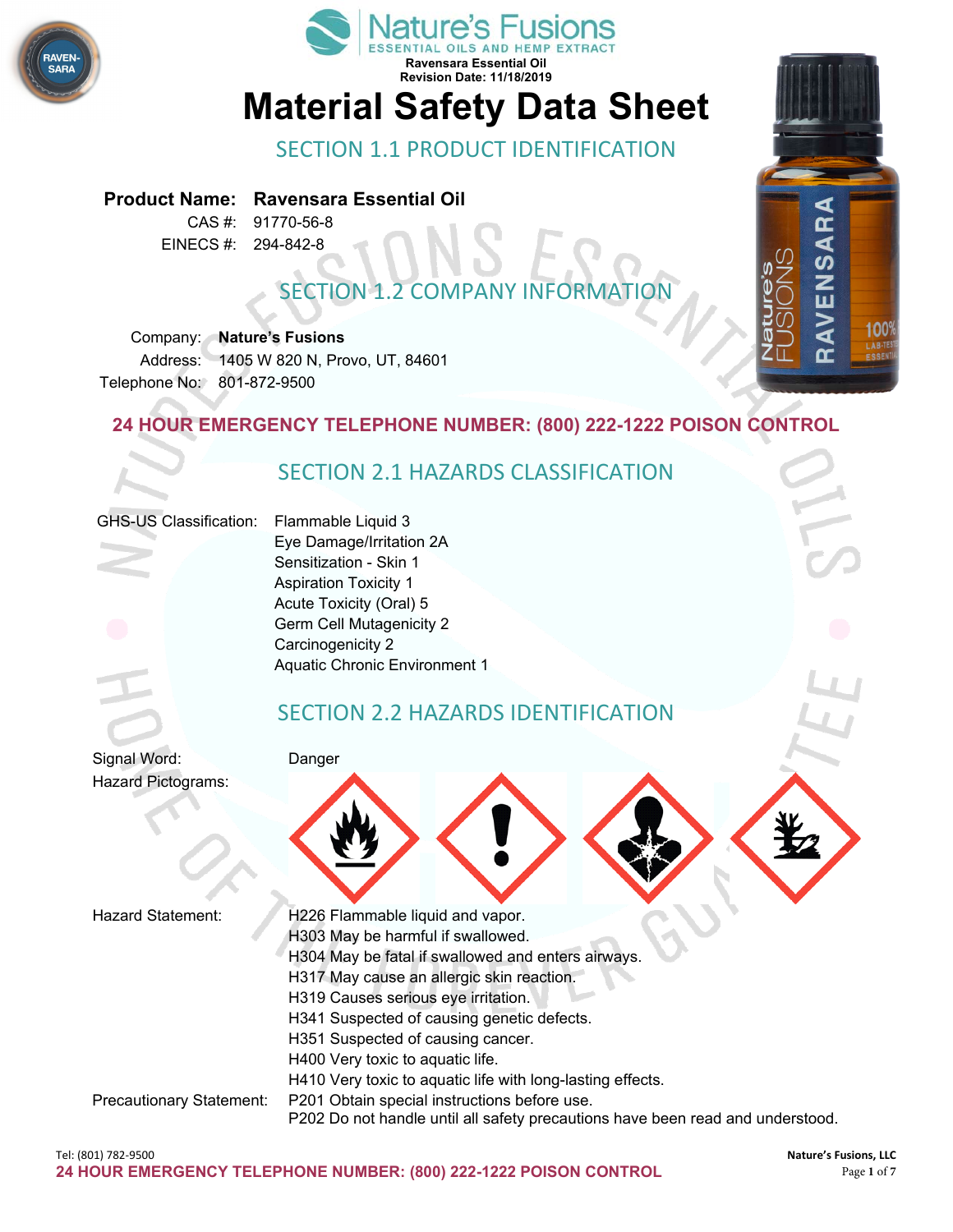

|                     | sources. No smoking.<br>P391 Collect spillage. | <b>Ature's Fusions</b><br>Ravensara Essential Oil<br><b>Revision Date: 11/18/2019</b><br>P233 Keep container tightly closed.<br>P240 Ground/bond container and receiving equipment.<br>P242 Use only non-sparking tools.<br>P261 Avoid breathing dust/fumes/gas/mist/vapours/spray.<br>P264 Wash skin thoroughly after handling.<br>P273 Avoid release to the environment.<br>P281 Use personal protective equipment as required.<br>P302+P352 IF ON SKIN: Wash with plenty of water.<br>clothing. Rinse skin with water/ shower.<br>P312 Call a POISON CENTER/ doctor/if you feel unwell.<br>P321 Specific treatment (see section 4 on this label).<br>P331 Do NOT induce vomiting.<br>P363 Wash contaminated clothing before reuse.<br>P403+P235 Store in a well ventilated place. Keep cool. | P210 Keep away from heat, hot surfaces, sparks, open flames and other ignition<br>P241 Use explosion-proof electrical/ventilating/lighting/equipment.<br>P243 Take precautionary measures against static discharge.<br>P272 Contaminated work clothing should not be allowed out of the workplace.<br>P280 Wear protective gloves/protective clothing/eye protection/face protection.<br>P301+P310 IF SWALLOWED: Immediately call a POISON CENTER/doctor.<br>P303+P361+P353 IF ON SKIN (or hair): Take off immediately all contaminated<br>P305+P351+P338 IF IN EYES: Rinse cautiously with water for several minutes.<br>Remove contact lenses if present and easy to do - continue rinsing.<br>P308+P313 If exposed: Call a POISON CENTER or doctor/physician.<br>P333+P313 If skin irritation or a rash occurs: Get medical advice/attention.<br>P337+P313 If eye irritation persists get medical advice/attention.<br>P370+P378 In case of fire: Use appropriate fire extinguisher to extinguish. |  |
|---------------------|------------------------------------------------|-------------------------------------------------------------------------------------------------------------------------------------------------------------------------------------------------------------------------------------------------------------------------------------------------------------------------------------------------------------------------------------------------------------------------------------------------------------------------------------------------------------------------------------------------------------------------------------------------------------------------------------------------------------------------------------------------------------------------------------------------------------------------------------------------|-------------------------------------------------------------------------------------------------------------------------------------------------------------------------------------------------------------------------------------------------------------------------------------------------------------------------------------------------------------------------------------------------------------------------------------------------------------------------------------------------------------------------------------------------------------------------------------------------------------------------------------------------------------------------------------------------------------------------------------------------------------------------------------------------------------------------------------------------------------------------------------------------------------------------------------------------------------------------------------------------------|--|
|                     | P405 Store locked up.                          |                                                                                                                                                                                                                                                                                                                                                                                                                                                                                                                                                                                                                                                                                                                                                                                                 |                                                                                                                                                                                                                                                                                                                                                                                                                                                                                                                                                                                                                                                                                                                                                                                                                                                                                                                                                                                                       |  |
|                     |                                                |                                                                                                                                                                                                                                                                                                                                                                                                                                                                                                                                                                                                                                                                                                                                                                                                 | P501 Dispose of contents/container according to local regulations.                                                                                                                                                                                                                                                                                                                                                                                                                                                                                                                                                                                                                                                                                                                                                                                                                                                                                                                                    |  |
|                     |                                                |                                                                                                                                                                                                                                                                                                                                                                                                                                                                                                                                                                                                                                                                                                                                                                                                 | <b>SECTION 2.3 OTHER HAZARDS INDENTIFICATION</b>                                                                                                                                                                                                                                                                                                                                                                                                                                                                                                                                                                                                                                                                                                                                                                                                                                                                                                                                                      |  |
| Other Hazards:      |                                                | No additional information available.                                                                                                                                                                                                                                                                                                                                                                                                                                                                                                                                                                                                                                                                                                                                                            |                                                                                                                                                                                                                                                                                                                                                                                                                                                                                                                                                                                                                                                                                                                                                                                                                                                                                                                                                                                                       |  |
|                     |                                                | <b>SECTION 3. COMPOSITION</b>                                                                                                                                                                                                                                                                                                                                                                                                                                                                                                                                                                                                                                                                                                                                                                   |                                                                                                                                                                                                                                                                                                                                                                                                                                                                                                                                                                                                                                                                                                                                                                                                                                                                                                                                                                                                       |  |
| <b>Product Name</b> | CAS#                                           | EC#                                                                                                                                                                                                                                                                                                                                                                                                                                                                                                                                                                                                                                                                                                                                                                                             | <b>Concentration</b>                                                                                                                                                                                                                                                                                                                                                                                                                                                                                                                                                                                                                                                                                                                                                                                                                                                                                                                                                                                  |  |

Ravensara 91770-56-8 294-842-8 100%

 $\sim$ 

# SECTION 4.1 NECESSARY FIRST AID MEASURES

| Eve Contact: | Immediately flush eyes with plenty of cool water for at least 15 minutes. Get medical attention if   |
|--------------|------------------------------------------------------------------------------------------------------|
|              | irritation occurs.                                                                                   |
|              | Inhalation: If inhaled, remove to fresh air. Get medical attention if symptoms appear.               |
|              | Ingestion: Seek medical attention or contact local poison control center.                            |
|              | Skin Contact: Remove contaminated clothing. Wash area with soap and water. If irritation occurs, get |
|              | medical attention.                                                                                   |

### SECTION 4.2 SYMPTOMS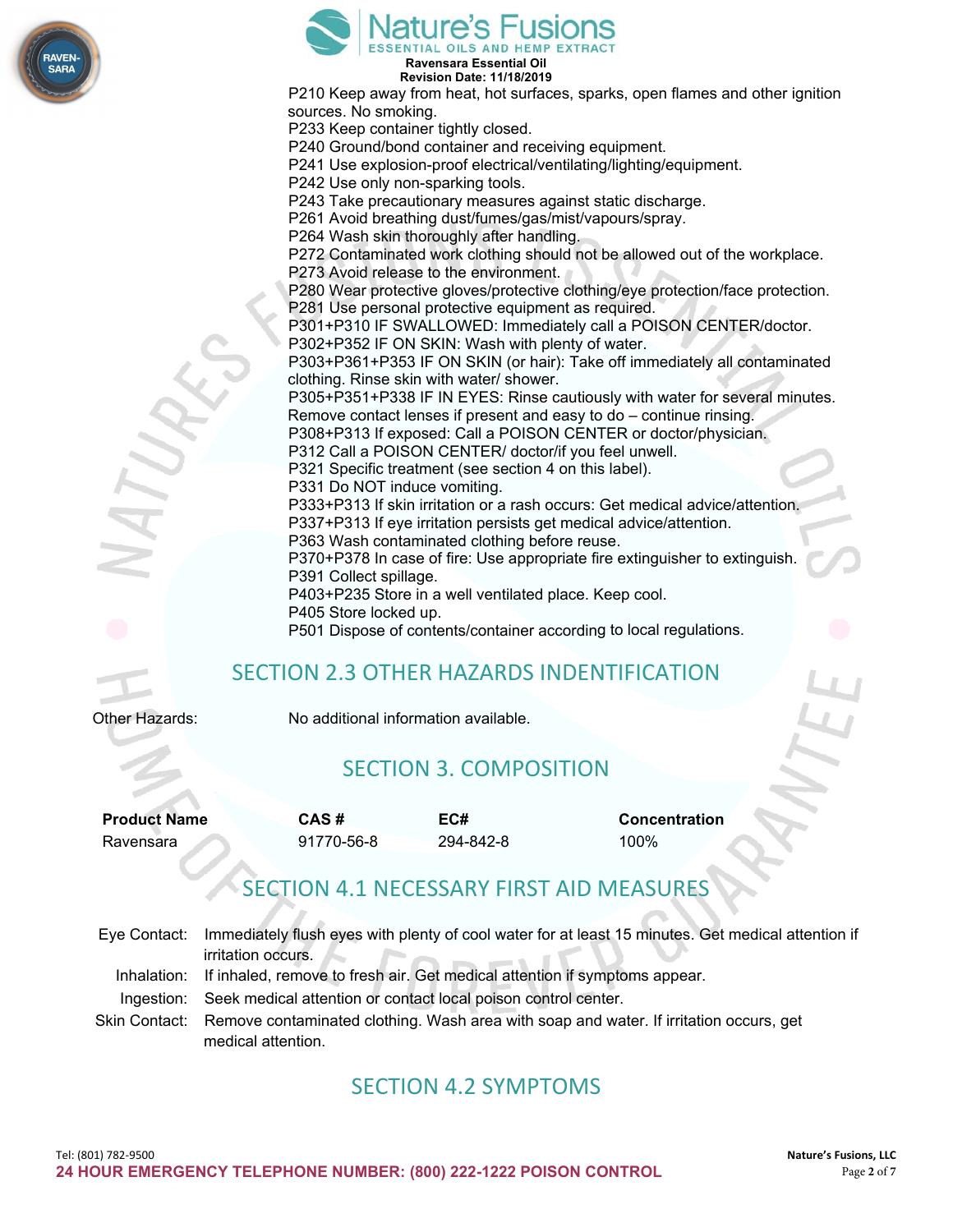



Eye Contact: No additional information available. Inhalation: No additional information available. Ingestion: No additional information available. Skin Contact: No additional information available.

### SECTION 4.3 OTHER FIRST AID MEASURES

Medical Attention/Special Treatment: Treat symptomatically.

## SECTION 5.1 EXTINGUISHING

Suitable Extinguishing media: Foam. Dry Powder. CO2. Unsuitable Extinguishing media: Water.

### SECTION 5.2 SPECIAL HAZARDS

Special Hazards Arising from Chemical: Hazardous decomposition products may be formed at extreme heat or if burned.

### SECTION 5.3 FIRE FIGHTING MEASURES

| Firefighter Instructions: Wear proper protective equipment. Exercise caution when fighting |
|--------------------------------------------------------------------------------------------|
| any chemical fire. Use water spray or fog for cooling exposed<br>containers.               |
| Protection during firefighting: No additional information available.                       |

### SECTION 6.1 ACCIDENTAL RELEASE MEASURES

|  | Personal Precautions: Avoid inhalation & direct contact with skin & eyes. Use individual |  |
|--|------------------------------------------------------------------------------------------|--|
|  | protective equipment (safety glasses, waterproof-boots, suitable                         |  |
|  | protective clothing) in case of major spillages.                                         |  |
|  | Protective equipment: No additional information available.                               |  |
|  | nvironmental Precautions: Keep away from drains, soils, surface & groundwater.           |  |

### SECTION 6.2 ACCIDENTAL RELEASE CLEANING MEASURES

Methods and Material for Cleaning Up: Remove all potential ignition sources. Contain spilled material. Cover with an inert or non-combustible inorganic absorbent material, sweep up and remove to an approved disposal container. Observe state, federal & local disposal regulations.

### SECTION 7.1 PRECAUTIONS FOR HANDLING

Precautions for handling: Apply good manufacturing practice & industrial hygiene practices, ensuring proper ventilation. Observe good personal hygiene, and do not eat, drink or smoke while handling.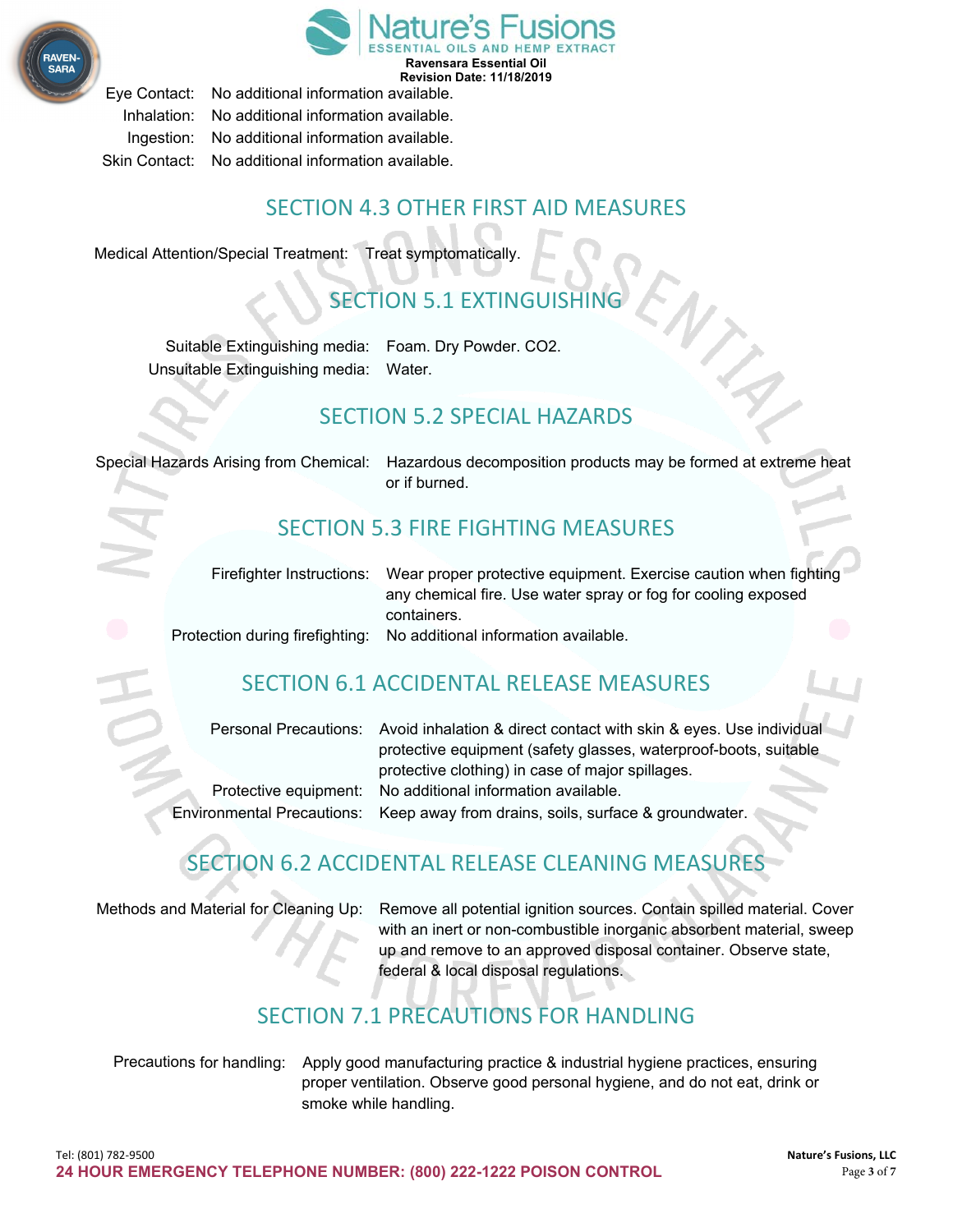



Conditions for safe storage: Store in tightly closed original container, in a cool, dry & ventilated area away from heat sources & protected from light. Keep air contact to a minimum.

### SECTION 8.1 EXPOSURE AND ENGINEERING CONTROLS

PEL, ACGIH, TLV exposure limit: No additional information available. Appropriate engineering controls: Showers. Eyewash stations. Ventilation systems.

### SECTION 8.2 PERSONAL PROTECTION/EQUIPMENT

|                                  | Eye/Face Protection: Tight sealing safety goggles.                          |
|----------------------------------|-----------------------------------------------------------------------------|
|                                  | Hand Protection: Wear protective gloves.                                    |
| <b>Skin and Body Protection:</b> | If skin contact or contamination of clothing is likely, protective clothing |
|                                  | should be worn. Use protective gloves.                                      |
| <b>Respiratory Protection:</b>   | Respiratory protection is normally not required in well ventilated areas.   |
|                                  | However, NIOSH approved respiratory protection may be required when         |
|                                  | the material is to be used in a confined area.                              |
|                                  | Environmental Exposure Control: No additional information available.        |
|                                  |                                                                             |

### SECTION 8.3 ADDITIONAL INFORMATION

Other: Wash hands with soap & water after handling.

### SECTION 9.1 PHYSICAL PROPERTIES

|                         | Appearance: Thin, clear, pale yellow liquid.                                       |  |
|-------------------------|------------------------------------------------------------------------------------|--|
|                         | Odor: Top note with a medium aroma, Ravensara Essential Oil has a medicinal scent, |  |
|                         | a camphorous aroma with woody notes.                                               |  |
|                         | Odor Threshold: No data available.                                                 |  |
| Physical State: Liquid. |                                                                                    |  |

ERGU

SECTION 9.2 CHEMICAL PROPERTIES

E FI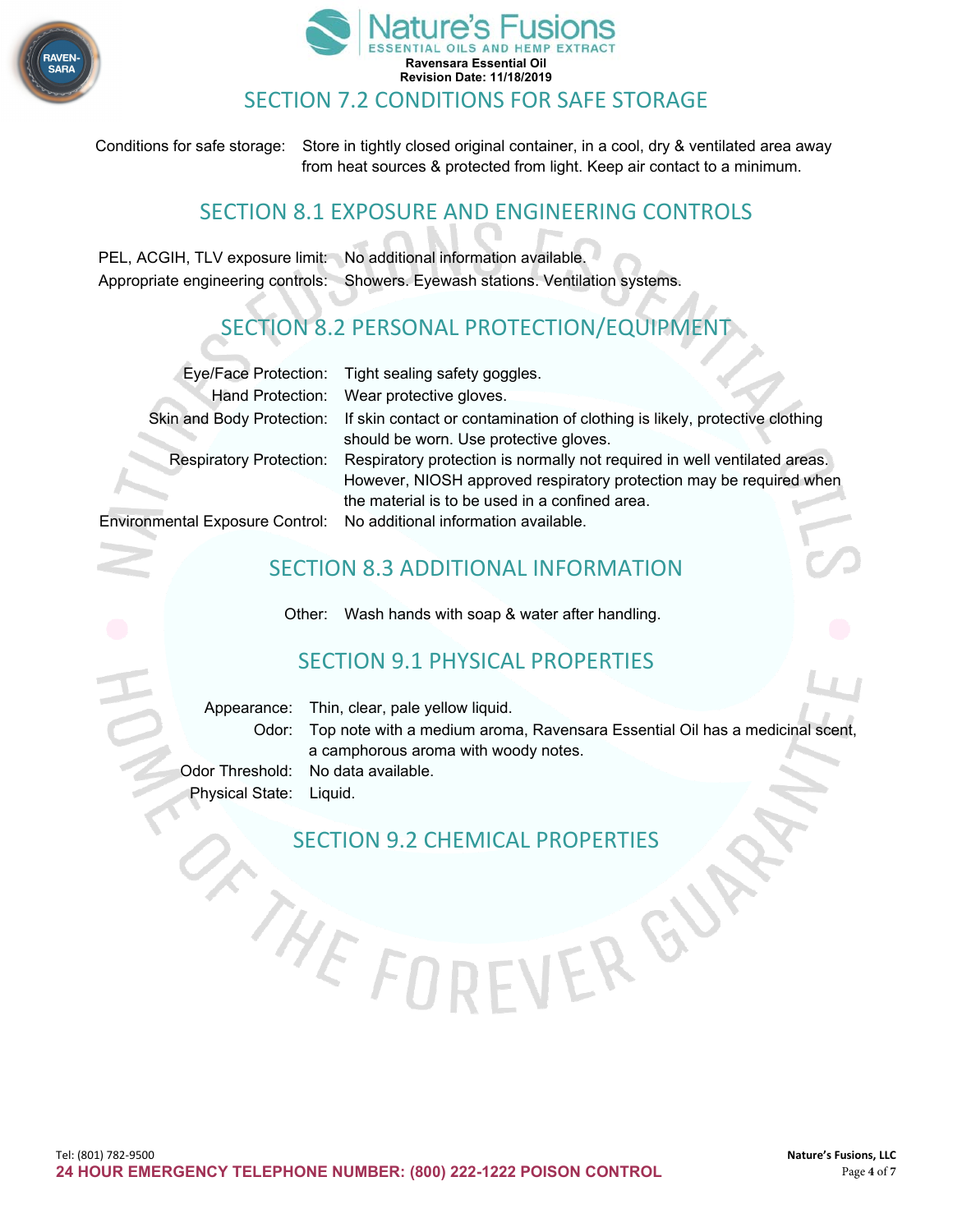

**Ravensara Essential Oil Revision Date: 11/18/2019**

Melting Point/Freezing Point: No data available. Flash Point: 47° C Evaporation Rate: No data available. Flammability (solid, gas): No data available. Partition coefficient: Autoignition Temp: No data available. Decomposition Temp: No data available.

pH: No data available. Boiling Point: No data available. Explosive limits: No data available. Vapor Pressure: No data available. Vapor Density: No data available. Specific Gravity: 0.882 – 0.905 @ 25° C (77° F) Solubility: Soluble in alcohol and oils. Insoluble in water. No data available. (n-octanol/water)

Viscosity: No data available.

### SECTION 10. STABILITY AND REACTIVITY

Chemical Stability: Chemically stable. Incompatible Materials: Strong oxidizing agents. Hazardous Combustion CO. CO2. or Decomposition Products:

Reactivity: It presents no significant reactivity hazards. Hazardous Reactions: Hazardous polymerization will not occur.

### SECTION 11.1 ROUTES OF EXPOSURE

Inhalation: Inhalation of high concentrations of vapor may result in irritation of eyes, nose, and throat, headache, nausea, and dizziness. Skin Contact: Adverse skin effects should be prevented by normal care and personal hygiene. Eye Contact: May irritate eyes. Ingestion: No additional information available.

### SECTION 11.2 RELATED SYMPTOMS

Inhalation: Refer to section 4.2 Skin Contact: Refer to section 4.2 Eye Contact: Refer to section 4.2 Ingestion: Refer to section 4.2

### SECTION 11.3 OTHER TOXICOLOGICAL INFORMATION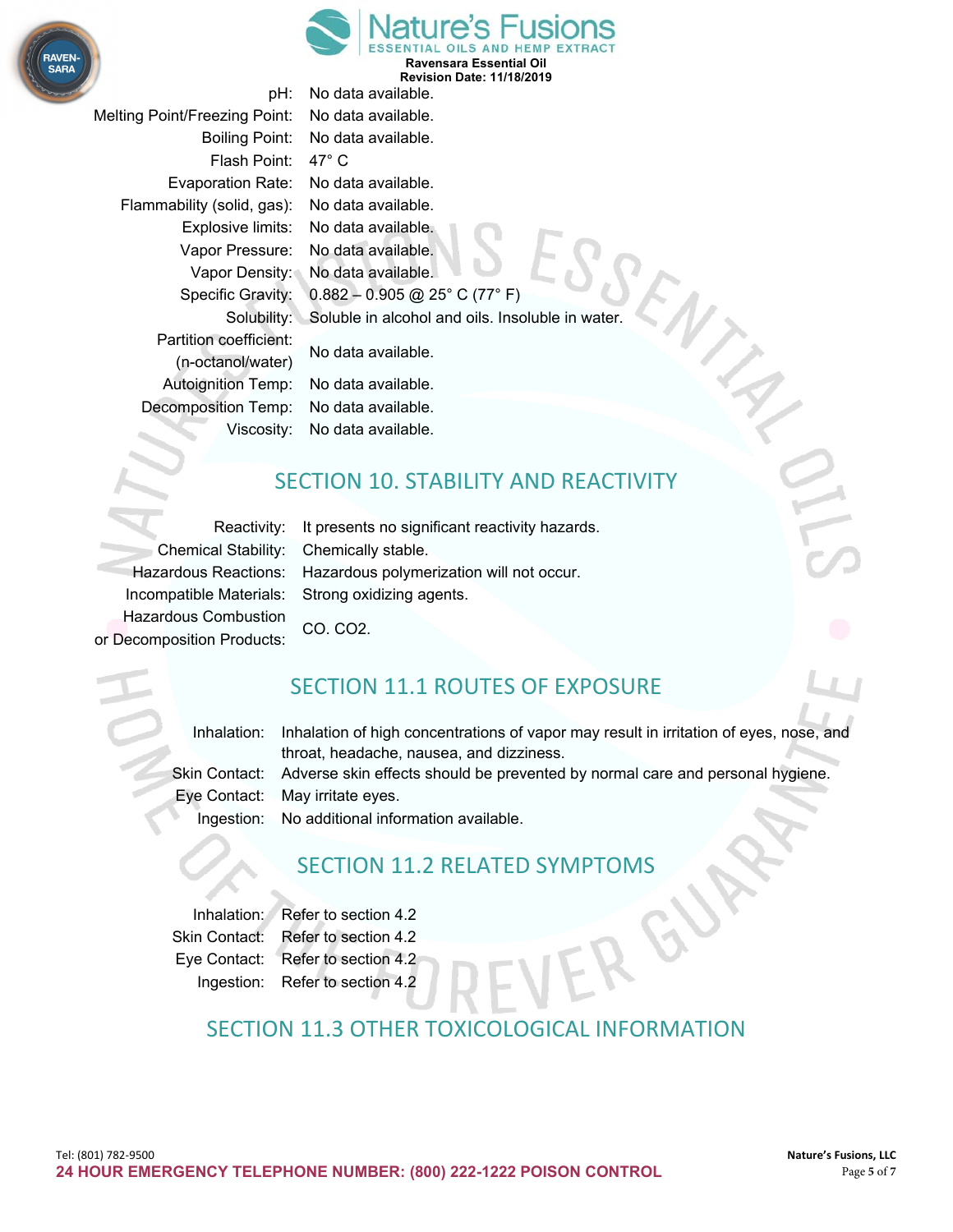



**Ravensara Essential Oil Revision Date: 11/18/2019**

Delayed/Chronic Effects: May cause allergic reactions on skin, may result in difficulty breathing.

Toxicity: No additional information available.

Carcinogenic: Not Carcinogenic.

### SECTION 12.1 ECOLOGICAL INFORMATION

Eco-toxicity: Avoid any pollution of ground, surface or underground water. Persistence and Degradability: No additional information available. Bio-accumulative: No additional information available. Mobility in Soil: No additional information available.

### SECTION 12.2 OTHER ECOLOGICAL INFORMATION

Other Adverse Effects: No additional information available.

### SECTION 13. DISPOSAL CONSIDERATION

Waste Disposal Method: Avoid disposing to drainage systems and into the environment. Dispose of product in accordance with local, state or provincial and federal regulations. Check with local municipal authority to ensure compliance.

Contaminated Packaging Disposal Method: No additional information available.

### SECTION 14. TRANSPORT INFORMATION

DOT Shipping (Land): Regulated IATA Shipping (Air): Regulated IMDG Shipping (Boat): Regulated. Marine Pollutant: Yes. Proper Shipping Name: Flammable liquids, N.O.S.  $UN#: 1993$ Hazard Class: 3 Packaging Group: III

### SECTION 15, REGULATORY INFORMATION

US Federal Regulations: Listed on the United States TSCA (Toxic Substances Control Act) inventory International Regulations: Listed on the Canadian DSL (Domestic Substances List)

### SECTION 16. OTHER INFORMATION

Health Hazard (HMIS): N/A Flammability Hazard (HMIS): N/A Physical Hazard (HMIS): N/A Sara 313: None California Proposition 65: Product contains Myrcene and Eugenol.